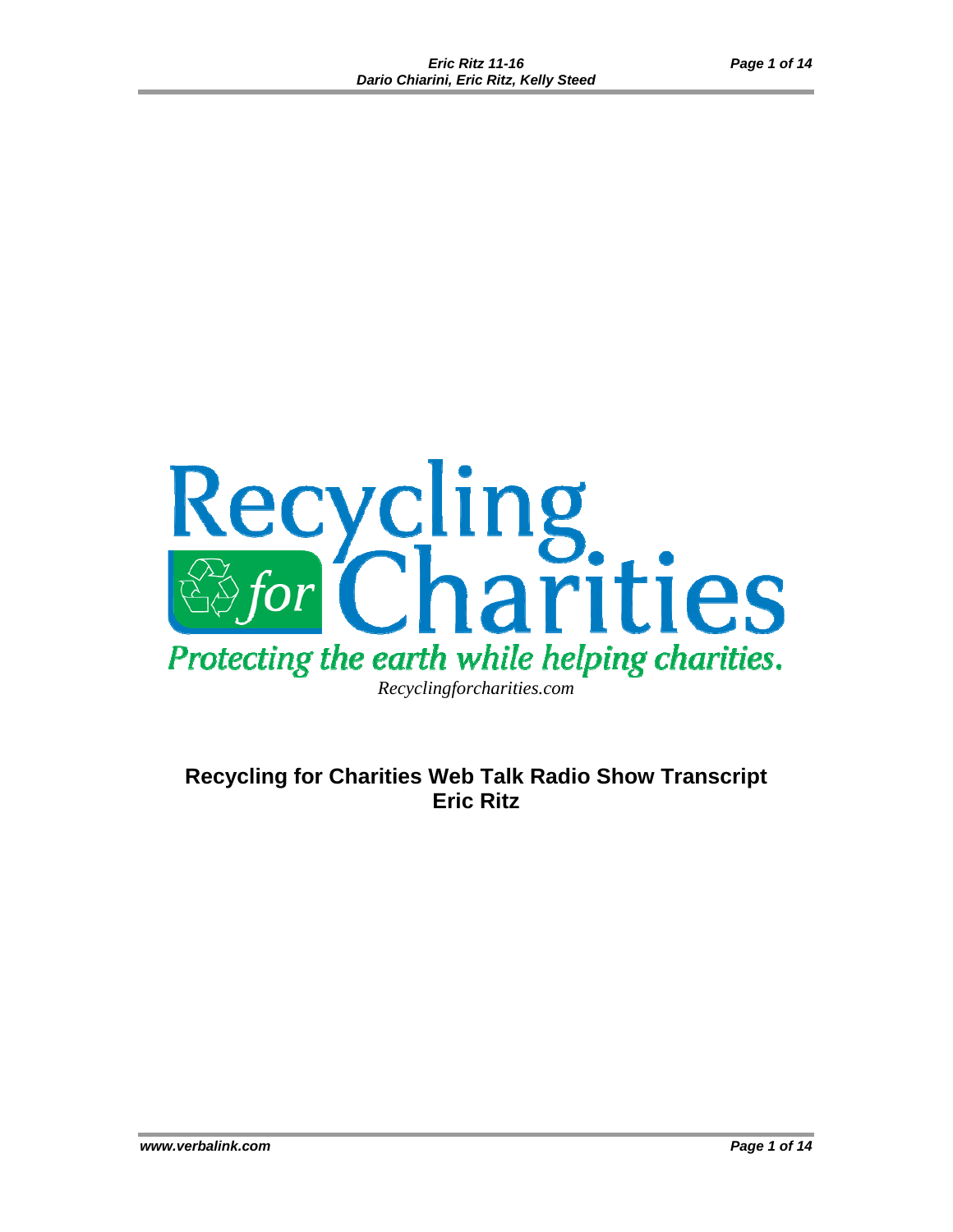*Dario Chiarini:* Thanks for tuning in to another edition of the Recycling for Charities' podcast radio show. Hi, I'm Dwight Zahringer chairman and founder of RecyclingForCharities.com. We're a 501C-3 non-profit organization that allows individuals, organizations, and charities the opportunity to recycle their old cell phones, PDAs, mobile palm pilots, digital cameras, iPods, and iPhones for a value that has been donated to themselves or the charity of their choice. Not only is Recycling for Charities acting as a medium to raise funds for charities, but our organization also helps individuals protect the environment as well. Helping to reserve the environment for generations of the future is an important responsibility for which everyone should be held accountable; unfortunately until recently, legitimate wireless recycling efforts and programs were few and far between. That's why I created RecyclingForCharities.com. It allows every individual to go online, choose the charity of their choice, donate their item, and make sure that charity receives funds, while making sure their donated item is recycled properly to protect the earth. We're committed to recycling all of these products, and we strive to recycling or refurbish as many of the units as we receive. Each week on the Recycling for Charities podcast radio show, we'll be talking to different individuals who are leaders in keeping the earth green and friendly and helping charities along the way. We'd love to hear from you and hope you enjoy what you hear. Let's keep the earth green and friendly, and make sure you recycle all your old wireless products at RecyclingForCharities.com. We are just going do a quick intro here. We are here with Eric Ritz, founder of Global Inheritance and executive director of Global Inheritance, based in sunny Los Angeles, California. It was started in 2002 as a 501C-3 non-profit working to empower individuals worldwide to think and act creatively in solving global imbalances. Global Inheritance raises the bar in environmentalism by partnering with big businesses and artists to push for progressive social change. Does that about accurately sum it up? *Eric Ritz:* Yep, that's a pretty good job. *Dario Chiarini: (Laughter)* Okay, great. So just quickly, just give us your sort of vision behind this, how you guys started, because you started in 2002 and you've obviously grown exponentially into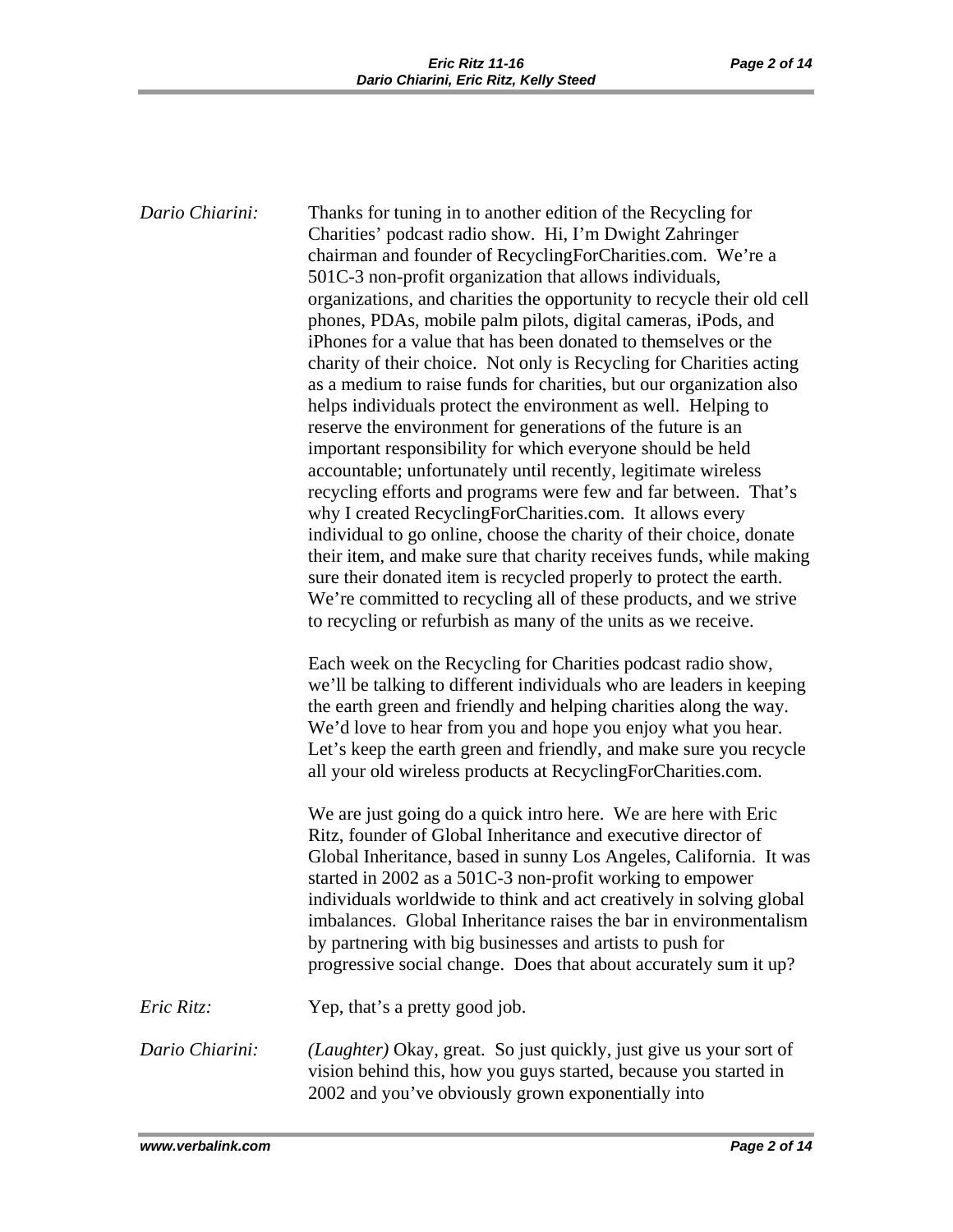environmental and a couple other things we'll touch on later. So how have you guys been successful? You know, what was the original vision? And how did you get from where you started to where you are today?

*Eric Ritz:* I mean, a big part of it was since I've been involved with NGOs, ever since college, it was always kind of a struggle just because I felt like a lot of the NGOs out there, they were more focused on fundraising than actually getting ideas out there to different audiences, and a lot of times the ideas were very one-dimensional. So it was always kind of a struggle just dealing with non-profits, and I always would do concerts or benefits or things of that nature and work with them, and I always worked with great people but I always felt like there was always sort of a struggle in one way or another in trying to get them to open themselves up to new audiences and really be diverse in how they get the message across.

> Then I ended up working on a campaign called The Truth, which is American Legacy, and it's an anti-tobacco industry initiative that was launched in 1999 after the tobacco settlement agreement. I worked actually on that campaign from the beginning until about 2003, 2004, and it was great. It was a huge eye-opener, and I feel that American Legacy was one of the first, if not the first, sort of NGO that went out there and really transformed their messages based on the audience and really did a good job of empowering versus guilting and really playing to people's intelligence versus this sort of fire and brimstone, sort of preaching that if they don't do – change something major, it's going to all crumble.

> So having seen that, I felt that it would be great to go and take that same approach and philosophy to other issues. I'd always really wanted to start my own non-profit, and I felt that due to technology and the direction that we were going and what you could create on the web, that it was the perfect time because I felt like I was experienced enough, I had enough energy, and with the Web I could be a lot bigger than we were without any sort of funding. So we created the organization, and originally it started as Fashion Piece, and the idea behind Fashion Piece was to have people use their clothing as canvases to express their ideas. Back in 2002 this wasn't --I think it's been kind of done since as far as different brands and other people jumping on the cause bandwagon. But for us back in 2002, we felt it was a great way to communicate ideas and have people take a vested interest in what they believed in. W partnered with all sorts of great brands, everybody from Levis to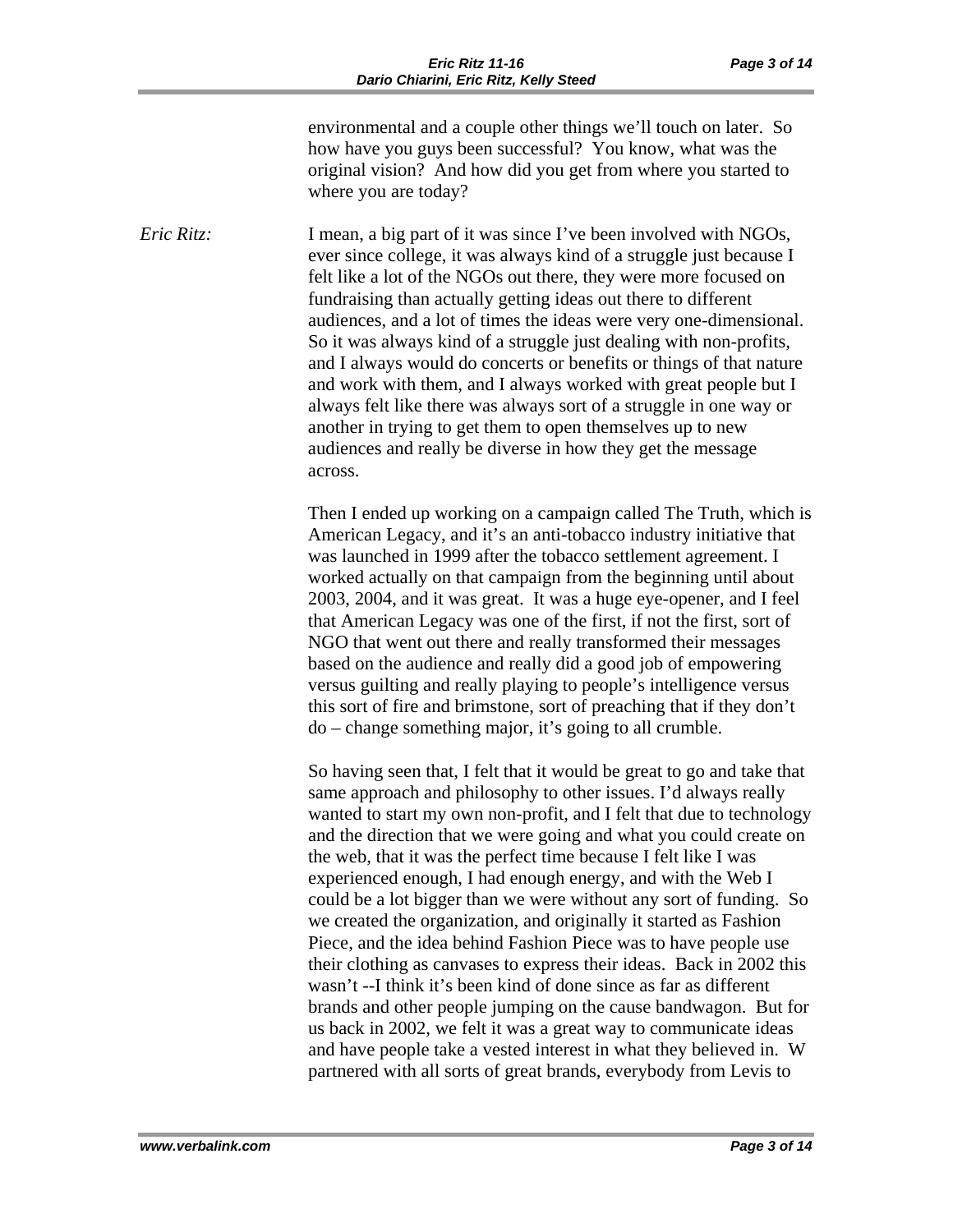Diesel to American Apparel and Puma and all sort of the big names in fashion, and had a lot of success.

Then we started to do events, and one of our first sort of initiatives was a campaigned called Trashed, which was short for Trash Education, and that was started actually at Coachella. The reason that we started Trashed is Coachella was had a bad experience with one of the artists and their NGOs and they created sort of a blanket policy that they weren't going to have NGOs at the festival, because they felt that the music should speak on its own and that people shouldn't be pitched or marketed to. That people were there just to have a good time and that the NGOs will have their place and time somewhere else. We went and talked to them and tried to suggest different ideas that we felt that they would respond well to. One of the things that we always felt like was a huge issue is at the end of the – you know, you'd go to this great festival, you have an amazing time, and then once the lights went on and everybody's kind of walking out, you'd be basically covered in this sea of bottles and cans and trash. We just felt like how could such a great, beautiful sort of event and cultural happening have such a negative attribute?

So we suggested redesigning recycling bins and making it more of an activity that people could feel like they're a part of and interact with, and that really sort of took off. We had some amazing artists from here in southern California, a lot of people that were specifically in the fashion business that had designed or design all the shirts for, popular action sport brands. We were able to use these recycling bins as canvases and really kind of push that, and that actually kind of took the organization in a different direction because we went from really kind of being an overall sort of organization strictly focused on promoting activism to really starting to do a lot more in the environmental space. We have kind of stayed there since – not that we don't believe in other social issues. It's just that a lot of our programs have been built around the environment and we feel like there's still some ways to go before we can kind of we feel like it's strong enough that we can go and focus more on other issues, like non-nuclear proliferation.

But the whole sort of ride, I guess you'd say, for Global Inheritance has been sort of interesting because we went from going and being sort of an activist organization to more of an environmental organization, and then all of a sudden this huge wave of green and be green and all this kind of like how you'd say – like, it was all of a sudden hip to be an environmentalist.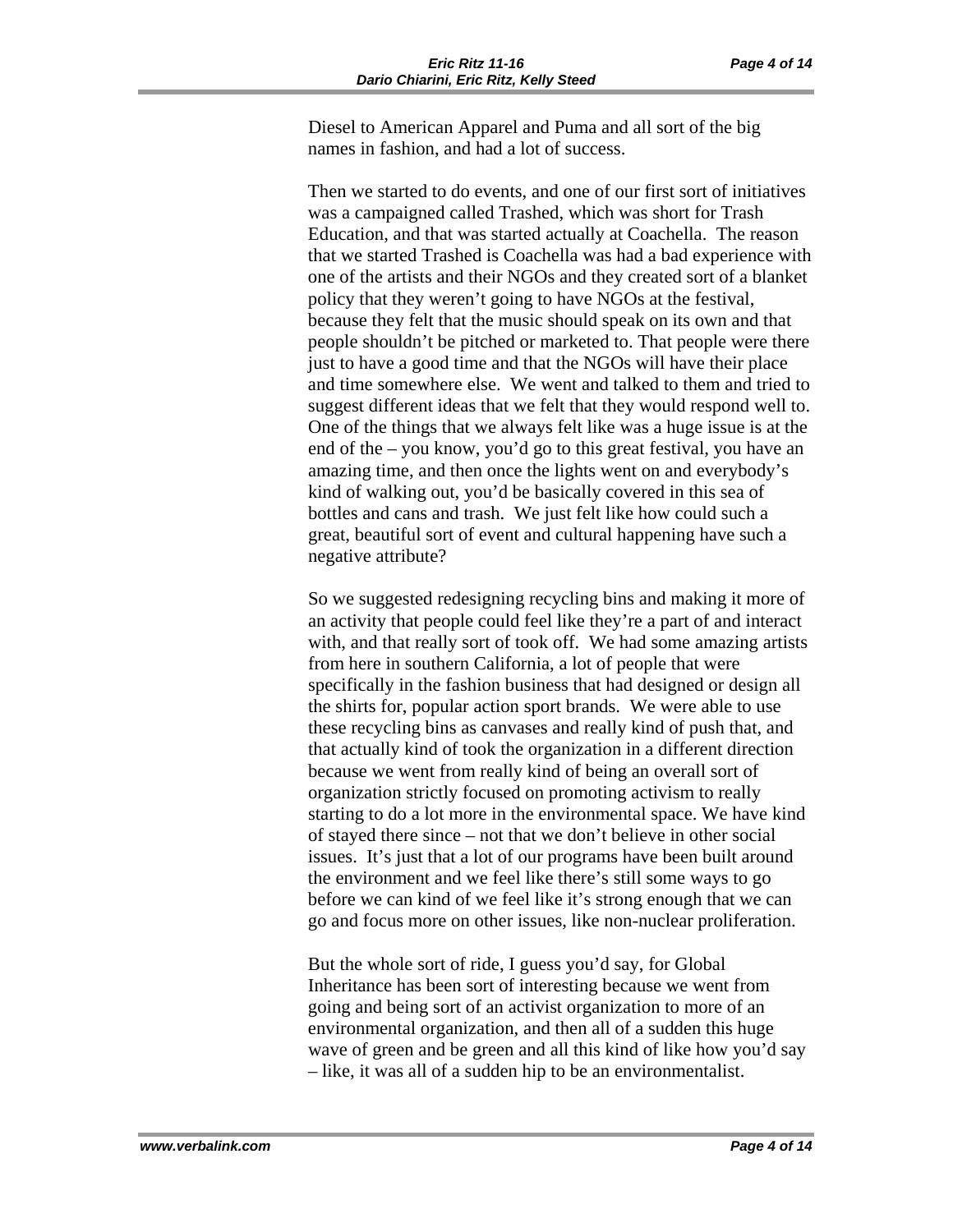| Dario Chiarini: | Yeah, which actually is an interesting point, because I was going<br>ask you that. Nowadays green is everywhere and every company,<br>whether they're the biggest conglomerate on down to, eat local<br>movements, everybody wants to be green. You mentioned some<br>really big brands that you guys have partnered with, and I know<br>you guys have worked with some big musical acts. How much of<br>it is people really wanting to do good versus just putting a different<br>coat of paint on the same old house? Some of these big<br>companies, are they really changing their ways? Are they really<br>drilling down vertically to their manufacturing processes to make<br>things greener, or is it just sort of smoke and mirrors?                                                                                |
|-----------------|------------------------------------------------------------------------------------------------------------------------------------------------------------------------------------------------------------------------------------------------------------------------------------------------------------------------------------------------------------------------------------------------------------------------------------------------------------------------------------------------------------------------------------------------------------------------------------------------------------------------------------------------------------------------------------------------------------------------------------------------------------------------------------------------------------------------------|
| Eric Ritz:      | You know what? I'm sure there are some people that have been in<br>there since day one, and then there's people that are there and they<br>feel like they have to do something, otherwise they're gonna look<br>like the bad guy. It's hard to say. I mean, people like to go after<br>the bigger companies because they're an easier target.                                                                                                                                                                                                                                                                                                                                                                                                                                                                                |
| Dario Chiarini: | Right.                                                                                                                                                                                                                                                                                                                                                                                                                                                                                                                                                                                                                                                                                                                                                                                                                       |
| Eric Ritz:      | But you know what? Sweat shops -- all the footwear companies<br>use sweat shops, you know, or were using sweat shops, and that<br>usually is the easiest target to hit because they have the most reach.<br>I think that for us, like working with some of these bigger brands, I<br>mean there's definitely a point where we don't cross, especially<br>with certain brands. I don't want to name names, but we definitely<br>have sort of a process where we have to make sure it's in our best<br>interest as an organization and for the people that support us that,<br>by partnering with a particular company it's not going to hurt us or<br>our fan base or the idea that we're trying to promote.                                                                                                                  |
|                 | But saying that, there's the idea of preaching to the choir. You go<br>in there and there's all these brands that have had a sort of<br>environmental, association from day one, which is fantastic. But if<br>you – by just partnering with those guys you're going to be hitting<br>the same audience over and over, and sort of the idea of preaching<br>to the converted kind of comes into play. So we try to work with<br>brands that have a very strong connection with their audience, that<br>are innovators, that are leaders, that are trying to do the right thing.<br>Then we look at it as, if by partnering with these people we're able<br>to tap into their entire database of individuals that they already<br>reach. And for a lot of people out there being green is being $-$ it's<br>being a Democrat. |

*Dario Chiarini:* Right.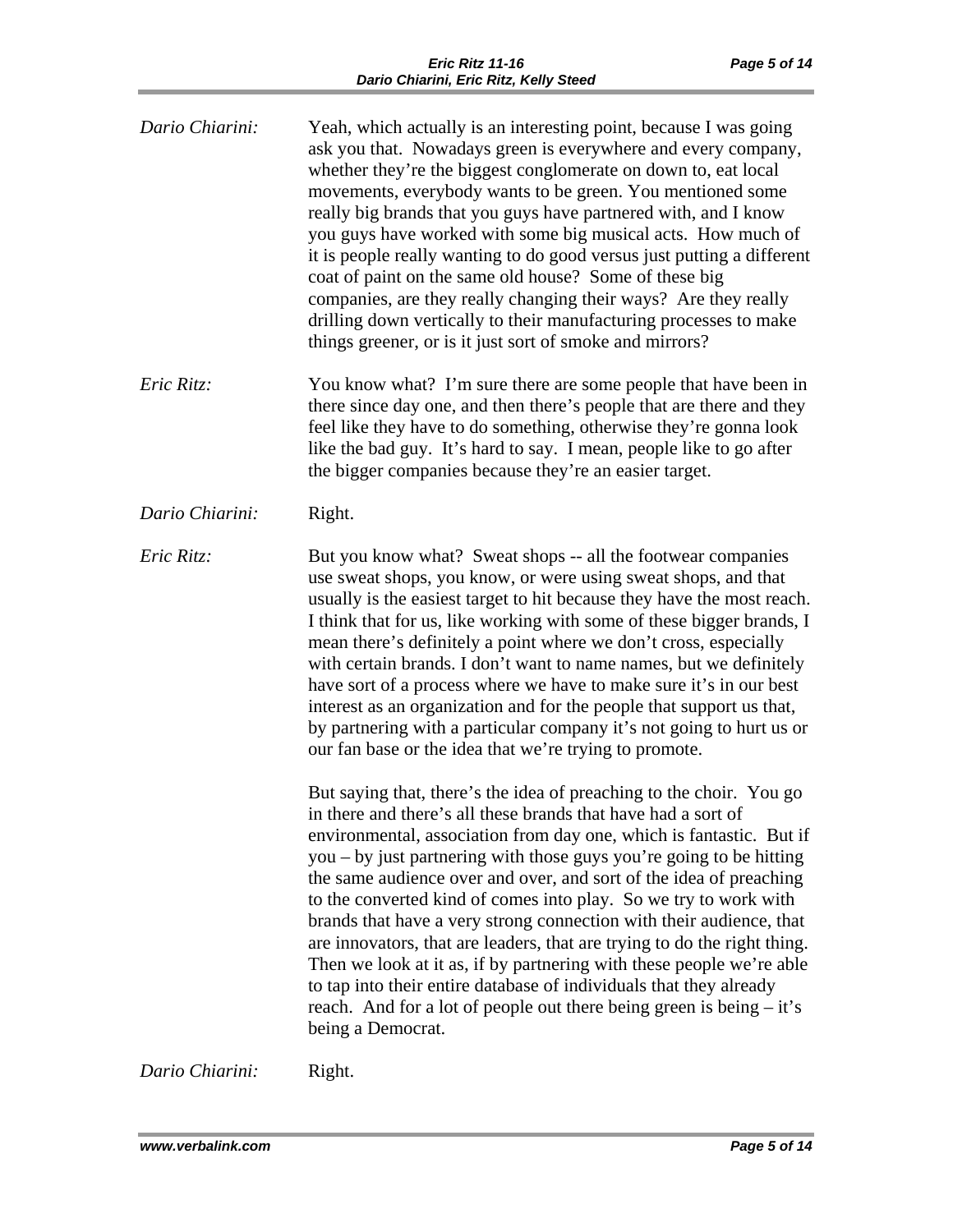| Eric Ritz:      | And being a treehugger, and that's just with that ideology you're<br>always going to have two teams against each other. And for us we<br>really don't use the word green. We may have a partner like Planet<br>Green where we have to say it on our website or a newsletter, but<br>we really try to avoid it just because we feel like that's already<br>been said and done, and it's just like labels aren't necessarily the<br>best thing. I think in a lot of these things anything environmentally<br>or socially, it's just common sense.                                                                                                                                                                                                                                                                                                                                                                                                                                                                                                                                                                                                                    |
|-----------------|--------------------------------------------------------------------------------------------------------------------------------------------------------------------------------------------------------------------------------------------------------------------------------------------------------------------------------------------------------------------------------------------------------------------------------------------------------------------------------------------------------------------------------------------------------------------------------------------------------------------------------------------------------------------------------------------------------------------------------------------------------------------------------------------------------------------------------------------------------------------------------------------------------------------------------------------------------------------------------------------------------------------------------------------------------------------------------------------------------------------------------------------------------------------|
| Dario Chiarini: | Right, so you transcend sort of the political aspect and like you<br>said, putting it in a box or putting a label on somebody.                                                                                                                                                                                                                                                                                                                                                                                                                                                                                                                                                                                                                                                                                                                                                                                                                                                                                                                                                                                                                                     |
| Eric Ritz:      | Yeah, you're better off trying to $go - we're - I$ mean, we're – our<br>whole $-$ there's $-$ I've dealt with some a little bit more radical<br>organizations, and I really think what they do is fantastic. And<br>I've been involved with them and I just don't do it on record or<br>attached to Global Inheritance. If you have 100 people and you<br>have five people that agree and 95 percent that don't really take a<br>position one way or another, you don't really get very far. And<br>you really have to hit that – sort of like that – the middle, not the<br>extreme right, not the extreme left –                                                                                                                                                                                                                                                                                                                                                                                                                                                                                                                                                 |
| Dario Chiarini: | Right.                                                                                                                                                                                                                                                                                                                                                                                                                                                                                                                                                                                                                                                                                                                                                                                                                                                                                                                                                                                                                                                                                                                                                             |
| Eric Ritz:      | Those 80 percent of the people that sit in the middle that want to<br>do something, but they just don't want to have a label slapped on<br>them, or they don't want to feel like that they're again,<br>Inconvenient Truth. You had Al Gore during the Oscars, who ran<br>for the Democratic presidential nominee, or he was the Democratic<br>presidential nominee. He was the VP of Clinton. And then they're<br>playing song of the year by Melissa Etheridge, who's openly gay,<br>and just like, you're killing any sort of, like, red state support of<br>the environment. Like, you're hitting these taboos where you're<br>making it political, you're making it based on sex, and it's just<br>you're creating – and not that any things are bad, but an issue like<br>the environment, it has – everybody has to feel like they have a<br>connection to it. We're all responsible for this planet, and we have<br>to make it as great of a place as possible, and ideally make it even<br>better when we leave than it was here when we first arrived. I think<br>that people just like to, in the United States especially, they like to<br>take sides. |
| Dario Chiarini: | Right.                                                                                                                                                                                                                                                                                                                                                                                                                                                                                                                                                                                                                                                                                                                                                                                                                                                                                                                                                                                                                                                                                                                                                             |
| Eric Ritz:      | I think when you play too much to one side, the other side feels<br>isolated. So for us, I mean, we almost like think the last project we                                                                                                                                                                                                                                                                                                                                                                                                                                                                                                                                                                                                                                                                                                                                                                                                                                                                                                                                                                                                                          |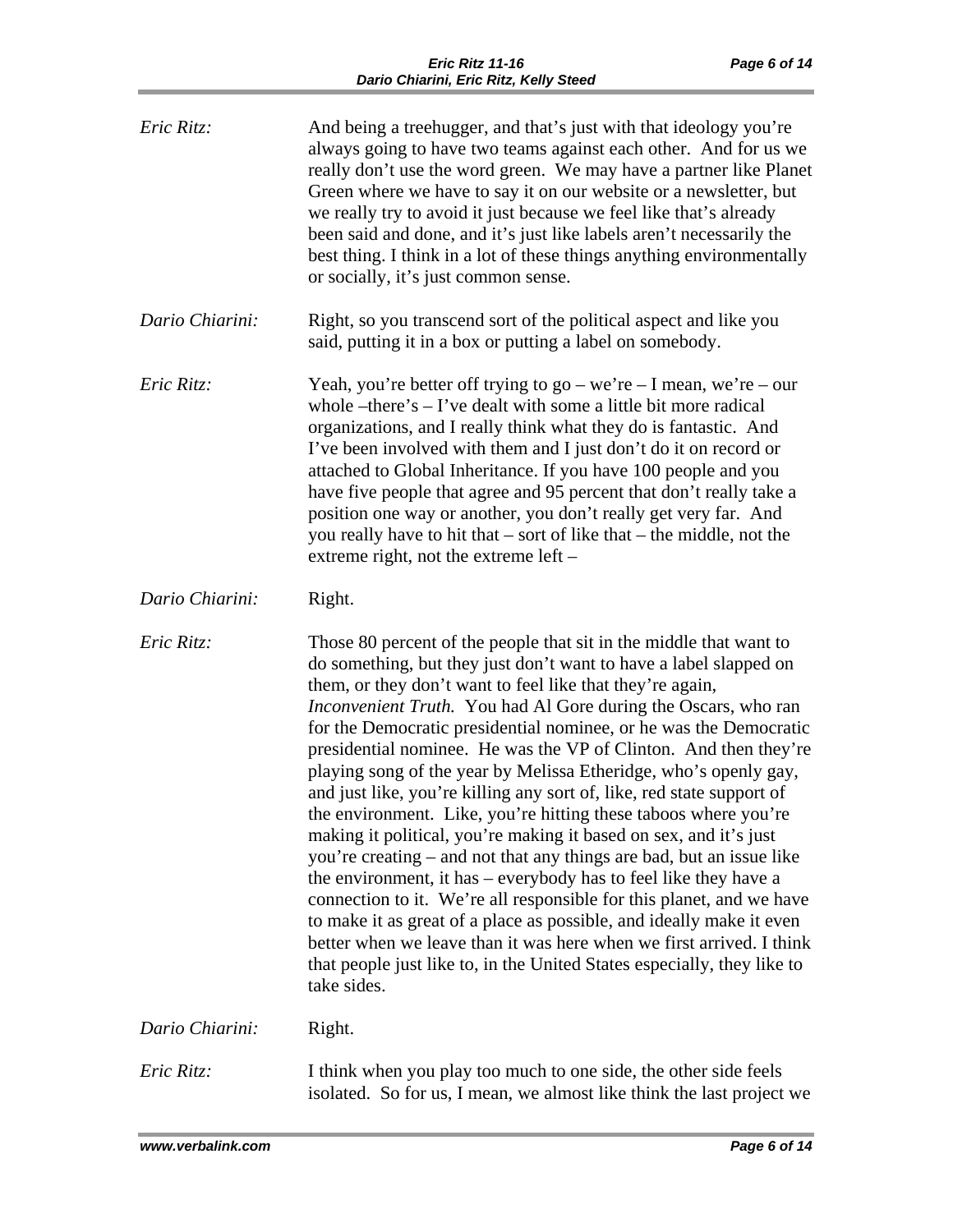put together, the Environmental Project, it's an environmental museum, but we're at a mall. So saying we're an environmental museum at a mall, the people that we're gonna get are the people, it's preaching to the converted. It's those people that are going to go there. We thought it'd be great to call an amusement park and our tagline was, "Nobody Rides for Free," and really kind of play off, this whole thing with – that this can be fun or interesting, and really get people in there. Because, for us, we feel like we're trying to get them to look at it and ideally inspire them to care more or want to be involved or see that it can be done through different angles.

And with our ideas – kind of going back to what I was saying with The Truth – we really work hard at trying to make each program or each campaign different based on the audience that we're targeting. And we do – you know, there are two festivals we work on in Southern California in the spring, and they're – one happens right after the other. And the first one is Coachella, which is sort of a hipster event that takes place for three days. Then the following weekend is a country festival called Stagecoach which is not necessarily a hipster event, but very crowded and very popular nonetheless. We really try to go and adjust ourselves to that audience. They're having a good time and enjoying the programs that we've designed as much or even more than the people at Coachella.

A perfect example that we did one of the programs – and this is kind of like a simple one, but we had a recycled paper airplane toss where you could win a chance to see MIA onstage because she had a song that was popular called "Paper Planes." So we got all the recycled paper from the production offices at the festival, and then people were able to make their planes, and we had different facts, and it's something where it's a very subtle, easy first-step thing into recycling, but it was kind of like the idea of not only recycling, but reusing items, that things have a second life.

And you know, of course, the country audience probably doesn't even know who MIA is, or Mia. I'm sure they're thinking of some sort of war, and Missing In Action. *(Laughter)* So we had instead of having, like, the target a lot more colorful, we did a giant bowl with the different cuts of meat. And then rather than the cuts of meat, like sirloin, we would have, like, an item they could win, like rope, or like a camper, air freshener, backstage passes, or anything like that. And then we had the desert like, Desert Storm Shootout or what we called it exactly, what we called the name again, but it was – again, the idea was it's a different audience, we have to go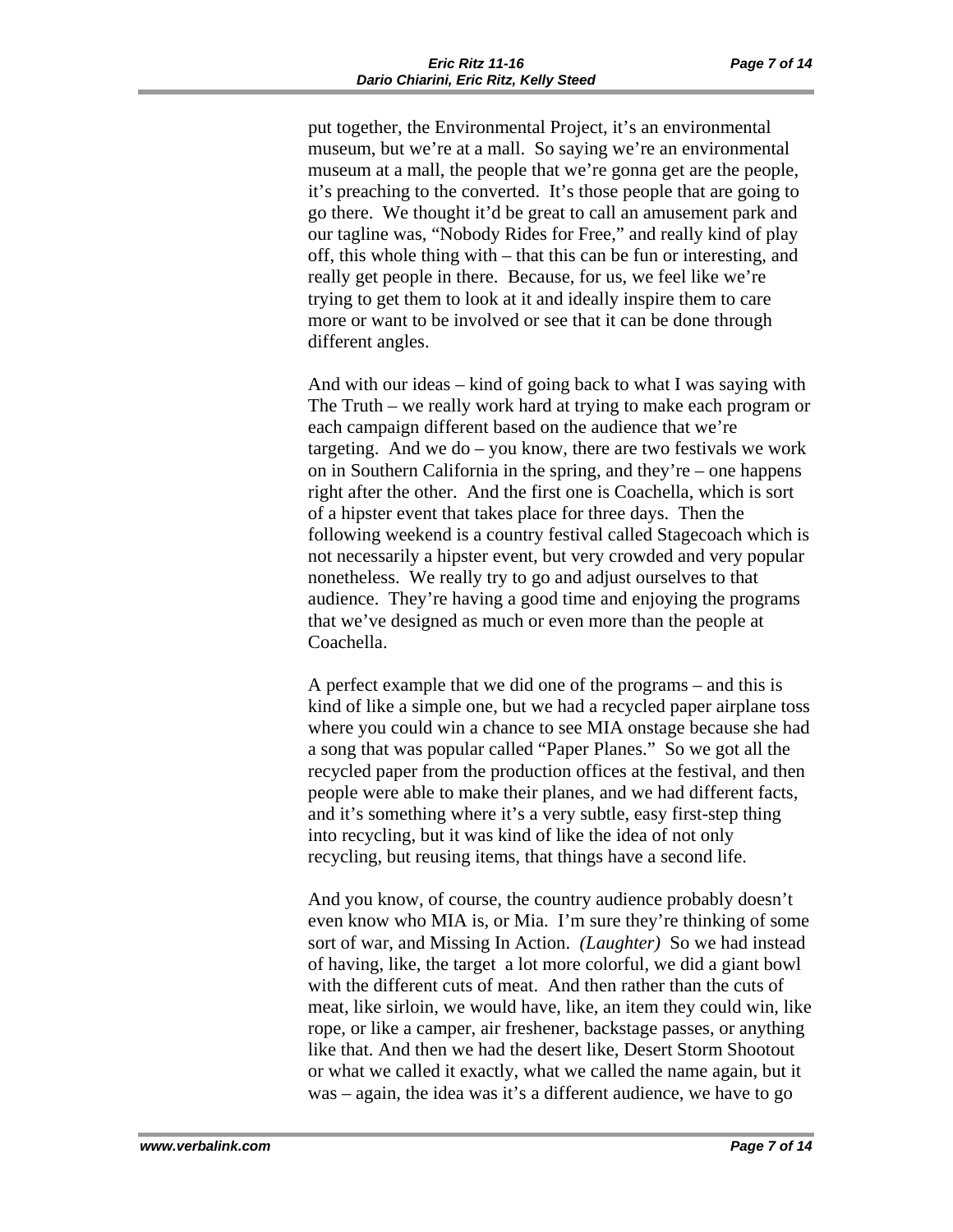|                 | and reinvent it so that this audience feels like it has a connection<br>similar to the Coachella audience. Like, they had a connection<br>with what we did with the same program.                                                                                                                                                                                                                                                                                                                                                                                                                                                                                                                                                                 |
|-----------------|---------------------------------------------------------------------------------------------------------------------------------------------------------------------------------------------------------------------------------------------------------------------------------------------------------------------------------------------------------------------------------------------------------------------------------------------------------------------------------------------------------------------------------------------------------------------------------------------------------------------------------------------------------------------------------------------------------------------------------------------------|
|                 | And again we do things – we do a water recycling exchange, and<br>for Coachella people are drinking water like it's going out of style,<br>and it works great. People recycle ten bottles of water, you get one<br>for free. At Stagecoach nobody drinks water. They drink Coke or<br>beer, and it's just a fact, and so you have to have a different<br>approach because it's a different audience and they're gonna<br>respond to different things.                                                                                                                                                                                                                                                                                             |
| Dario Chiarini: | Right. All right, for you guys just joined us, we're talking to Eric<br>Ritz, founder of Global Inheritance. And you mentioned<br>environmental, and I did want to touch on that a little bit more,<br>'cause it's a great concept. But one thing, I know you guys have<br>used artists and musicians to really get your message out there, you<br>know, and you were just talking a little bit about tweaking your<br>message to the audience that you're talking to. If you had to put it<br>in a box, who do you think you guys really speak to the most? Is<br>it, you know, sort of the Millenials, the Gen X, the Gen Y, or are<br>you getting a lot of buy-in from older people that want to make a<br>difference, or even younger people? |
| Eric Ritz:      | You know what? I think our audience is people that are open-<br>minded. I mean, and then there's an expression, like youth culture<br>- youth culture isn't based on age, it's based more on lifestyle.<br>You have an active lifestyle, you're constantly trying to learn, and<br>I think ultimately that's our audience. I think people and this<br>saying has no environmental association to it, but they're saying, if<br>you're not green, you're dead, in the sense that with a plan, when<br>you're a live, you're growing. You're evolving. But if you stop<br>growing or you sort of turn brown and shrivel away.                                                                                                                       |
| Dario Chiarini: | Right.                                                                                                                                                                                                                                                                                                                                                                                                                                                                                                                                                                                                                                                                                                                                            |
| Eric Ritz:      | And we really go after people that we feel are sponges, that want<br>to learn, that want to create, that want to emulate because<br>ultimately those are the ones that that run the country or the world.<br>Like, they're the ones that are gonna be the leaders $-$ that are the<br>leaders of today or the leaders of tomorrow.                                                                                                                                                                                                                                                                                                                                                                                                                |
| Dario Chiarini: | And I don't know how much – you know, obviously California's<br>always been, more progressive in terms of pushing environmental<br>initiatives. We're based in Detroit, smack dab in the Heartland<br>over here.                                                                                                                                                                                                                                                                                                                                                                                                                                                                                                                                  |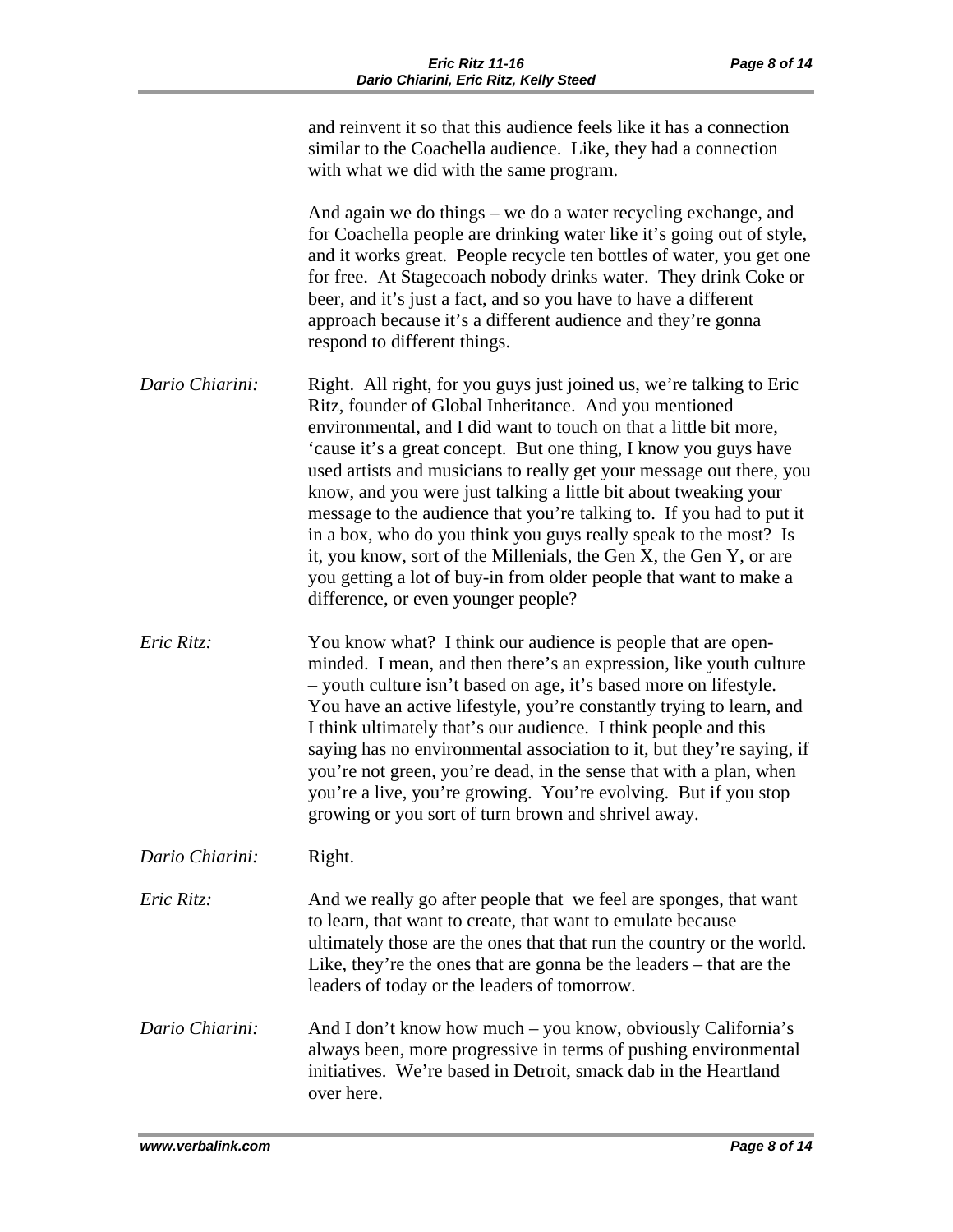| Eric Ritz:        | I was actually born in Detroit.                                                                                                                                                                                                                                                                                                                                                                                                                                                                                                                                 |
|-------------------|-----------------------------------------------------------------------------------------------------------------------------------------------------------------------------------------------------------------------------------------------------------------------------------------------------------------------------------------------------------------------------------------------------------------------------------------------------------------------------------------------------------------------------------------------------------------|
| Dario Chiarini:   | Oh, really?                                                                                                                                                                                                                                                                                                                                                                                                                                                                                                                                                     |
| <i>Eric Ritz:</i> | Yes.                                                                                                                                                                                                                                                                                                                                                                                                                                                                                                                                                            |
| Dario Chiarini:   | Oh, okay. Great. So just – you know, obviously there's a different<br>tone when you move about the country. How far have you guys<br>moved from the West Coast, and what's been the reception, just in<br>general, to the concept?                                                                                                                                                                                                                                                                                                                              |
| Eric Ritz:        | I mean, we've done some events and recycling initiatives in New<br>Orleans, which were before the hurricane, and they were fantastic.<br>I mean, I don't think it's a regional thing. I think how you explain<br>these things – of course they're gonna have a different reaction in<br>one state or one city than another, but you have to just look at the<br>audience. How do you create for NASCAR, it's different than if<br>we're putting something together for, you know, UC Berkeley.                                                                  |
| Dario Chiarini:   | Right.                                                                                                                                                                                                                                                                                                                                                                                                                                                                                                                                                          |
| Eric Ritz:        | You've got to just know your audience; it's that simple. I mean,<br>what we do, I think, very well, is we're an NGO, but we're very<br>good at marketing ideas. And for us activism and anything from<br>recycling to carpooling to alternative energy these are ideas that<br>we're pushing and we're presenting them in new ways. And for us<br>it comes down to the audience. You have to know your audience;<br>otherwise it's a dead end. People either won't want to participate<br>or they won't understand.                                             |
| Dario Chiarini:   | Right. And you mentioned different recycling initiatives. I don't<br>know if you had a chance to check out our site. You know, what<br>we do is we recycle e-waste – cell phones, PDAs, digital cameras –<br>and the money that we get from that recycling goes to benefit over<br>800 charities nationwide. Any specific types of e-waste programs<br>that you guys have run in the past?                                                                                                                                                                      |
| Eric Ritz:        | We've done some stuff with phones. Phone are pretty easy.<br>We've had some recycling days at the Environmental Land for e-<br>waste. It just really varies. I mean, for us, we're trying - we could<br>do – we've done smaller initiatives, but we really want to work on<br>getting and doing it on a larger scale. So we're just active, trying<br>to form partnerships, and try to use some of our relationships to<br>execute some of these ideas and some of these programs on a<br>larger level. I think for us that's we have to sort of play the cards |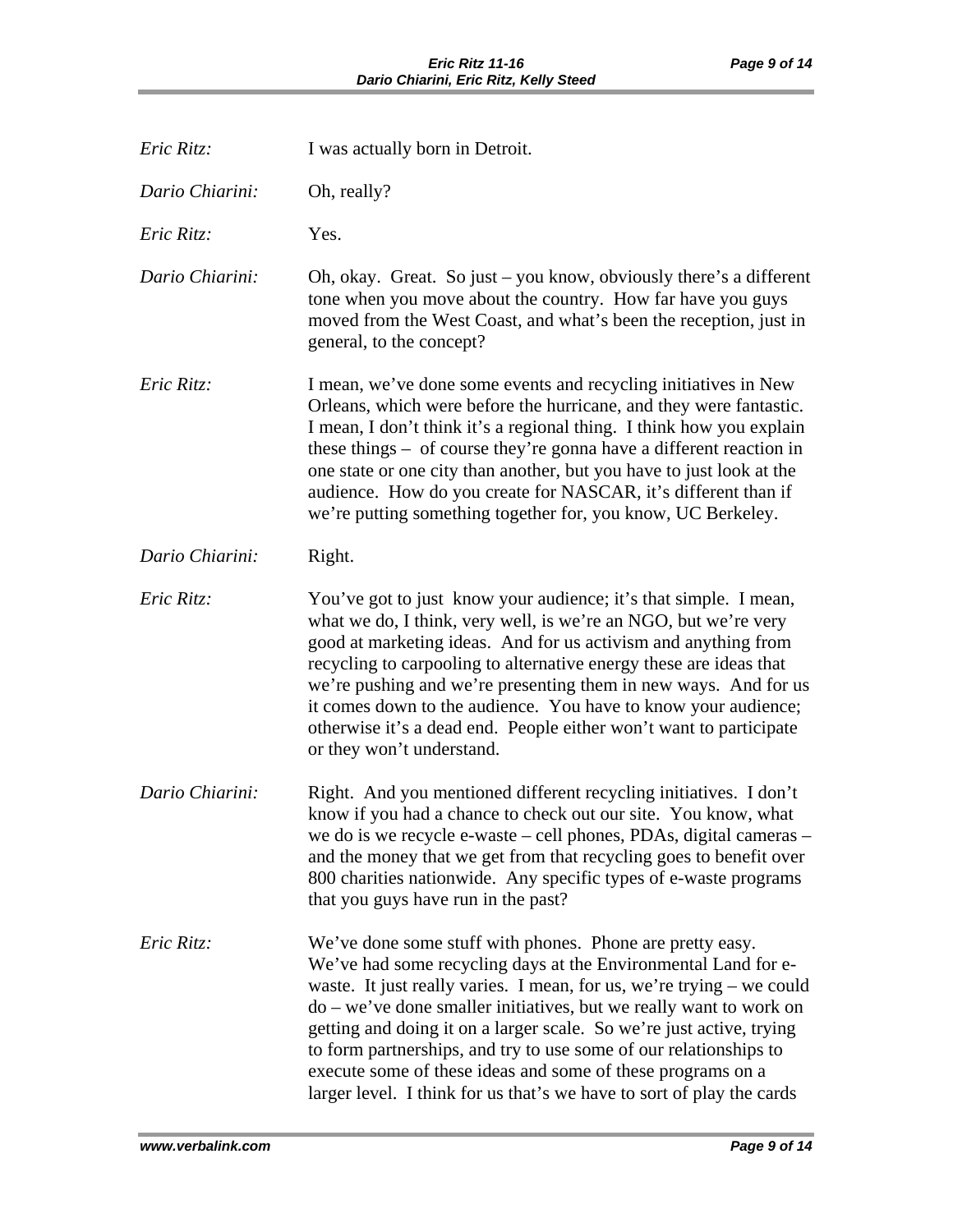|                 | in our hands, and that's in our eyes, the best way is to look at our<br>relationships that we have and how can we use those to the best<br>our abilities to have the maximum results. We've been working<br>with music festivals and sporting events for a while now because<br>you have such a huge net of people that you're reaching over a<br>course of a day, two days, three days. And so by really doing a<br>good job of getting them involved in what you're doing, or getting<br>them to do something as simple as $-$ they're gonna recycle their<br>iPod to take the bus, they're going back to their schools, their<br>communities, their offices, and telling their friends –                                                                                                                                                                                                                                                                                                                                                                                                                                                                                                                                       |
|-----------------|-----------------------------------------------------------------------------------------------------------------------------------------------------------------------------------------------------------------------------------------------------------------------------------------------------------------------------------------------------------------------------------------------------------------------------------------------------------------------------------------------------------------------------------------------------------------------------------------------------------------------------------------------------------------------------------------------------------------------------------------------------------------------------------------------------------------------------------------------------------------------------------------------------------------------------------------------------------------------------------------------------------------------------------------------------------------------------------------------------------------------------------------------------------------------------------------------------------------------------------|
| Dario Chiarini: | Right.                                                                                                                                                                                                                                                                                                                                                                                                                                                                                                                                                                                                                                                                                                                                                                                                                                                                                                                                                                                                                                                                                                                                                                                                                            |
| Eric Ritz:      | Their coworkers and telling their fellow students their great<br>experience. And ideally word of mouth is it can't be beat. Like,<br>it's the best form of advertising, and for us all these things that –<br>all these issues that we have in the world, they need rather than<br>feeling like these things are a burden, we need to look at $-$ these<br>are things that we just – there a part of society. Like, they're<br>things that we have to deal with because by being a living creature<br>on this planet these are things that we're responsible for. But they<br>don't need to be depressing. Like, you can find creative, fun ways<br>to address and deal with issues, and that's kind of what we try to<br>do. We try to look at how you can $-$ again, it's not all fun and<br>games, but how can you make it more enjoyable, especially your<br>first experiences with it, so you want to be more a part of it, versus<br>having it be this thing that it's like the dentist's office, like<br>something that you're just not looking forward to or<br>procrastinating over. Like, we want this to be something that<br>people take pride in and have fun doing and feel like it's a part of<br>their lifestyle. |
| Dario Chiarini: | Right. You mentioned earlier that in the beginning technology<br>allowed you guys to be a lot bigger or give you bigger presence<br>than you actually were. How exactly has technology helped you<br>guys grow, and what are you doing, you know, ongoing? And on<br>the website you've got various posts, YouTube, and things like<br>that. But ongoing, how are you guys using technology to help<br>grow the organization?                                                                                                                                                                                                                                                                                                                                                                                                                                                                                                                                                                                                                                                                                                                                                                                                     |
| Eric Ritz;      | I mean, everybody now is a reporter, where before you had to work<br>for News Corp or one of the big media companies. I mean,<br>everybody has a Flickr account, everybody has a YouTube<br>account, everybody has a blog. I mean, you can document<br>everything you see in life so everybody can report back on what's<br>going on. And so before that it was all printed literature and all                                                                                                                                                                                                                                                                                                                                                                                                                                                                                                                                                                                                                                                                                                                                                                                                                                    |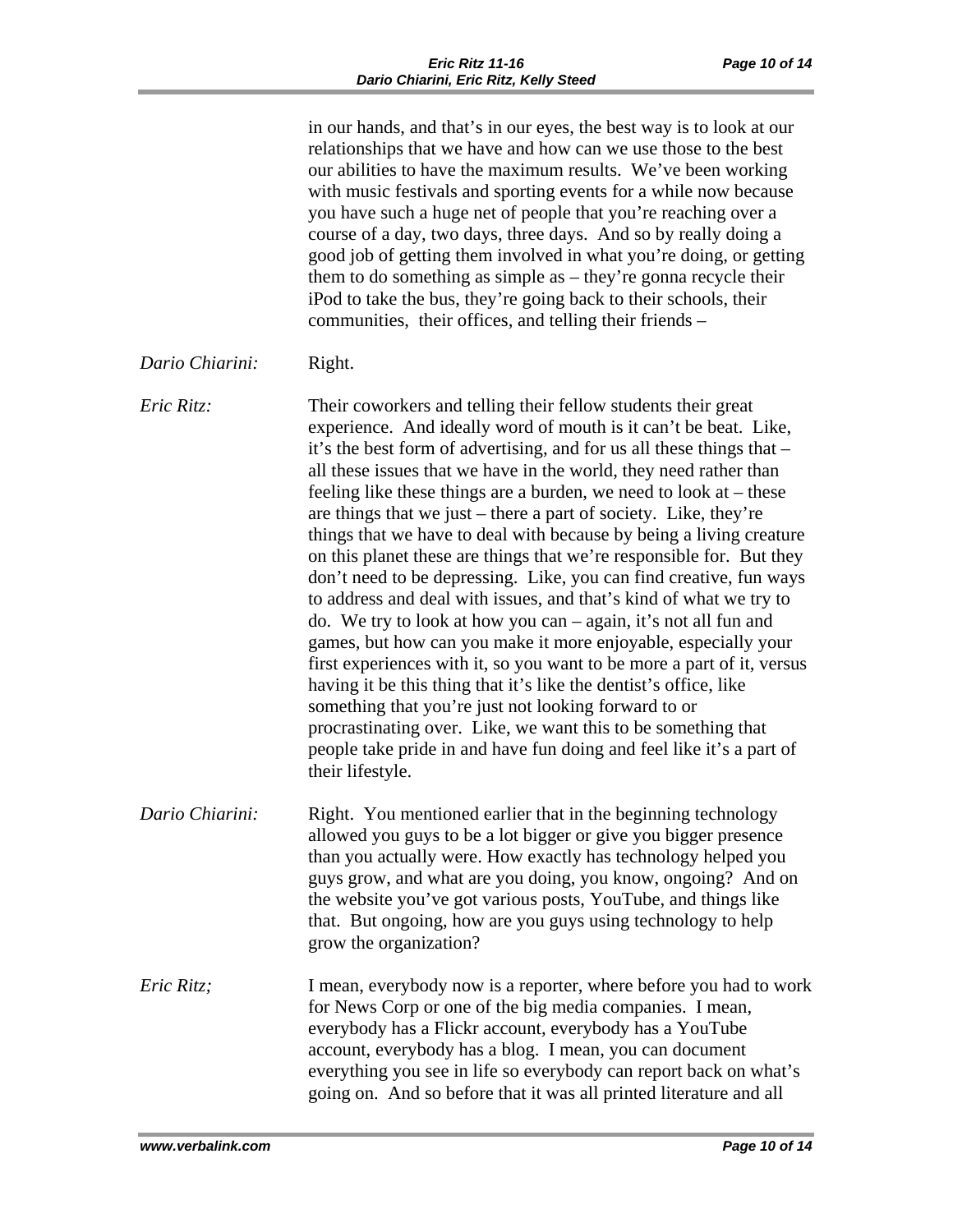|                 | ads and all billboards, and other things that were usually very<br>expensive. And for us, with the internet, we're going after an<br>audience that's tech savvy. And for us e-mail blasts are very<br>important, blogs are very important, Web design is very important.<br>And it's something that – where the Web is a free – good design is<br>good design, but in the Web you can circulate a great image to<br>millions of people, overnight, whereas to get that same kind of<br>reach in more traditional media, it's almost impossible. If you<br>have a bank                                                                                                                                                                   |
|-----------------|-----------------------------------------------------------------------------------------------------------------------------------------------------------------------------------------------------------------------------------------------------------------------------------------------------------------------------------------------------------------------------------------------------------------------------------------------------------------------------------------------------------------------------------------------------------------------------------------------------------------------------------------------------------------------------------------------------------------------------------------|
| Dario Chiarini: | Hefty budgets to move it, yeah.                                                                                                                                                                                                                                                                                                                                                                                                                                                                                                                                                                                                                                                                                                         |
| Eric Ritz:      | Account full of cash.                                                                                                                                                                                                                                                                                                                                                                                                                                                                                                                                                                                                                                                                                                                   |
| Dario Chiarini: | Yeah, yeah. Well, we couldn't agree more. We've definitely been<br>able to expand because of our online presence and people finding<br>us through the Web and Google searches, so we definitely couldn't<br>agree with you more on that one.                                                                                                                                                                                                                                                                                                                                                                                                                                                                                            |
| Kelly Steed:    | Hey, Eric, this is Kelly. I just had a question about your Recycle<br>Tweets, since you mentioned Twitter. What is that really about,<br>and how did you come up with that idea?                                                                                                                                                                                                                                                                                                                                                                                                                                                                                                                                                        |
| Eric Ritz:      | It actually wasn't my idea. We had an agency $-I$ think it was in<br>North Carolina – and they – McKinley is the name of the agency.<br>And they reached out to us and they said, "Hey, we've created this<br>app, and do you want to be a part of it? And we heard about you<br>guys from a magazine." And I was like, "Is it gonna cost us<br>anything?" They were like, "No." (Laughter) "Sounds great."<br>So I can't take any credit on that – we just kind of were in a<br>fortunate spot to have these people pick us and the beneficiary of<br>the proceeds. And we try $-I$ 've been trying to get more on<br>Twitter because of it, but – and that's about it. There's no real sort<br>of sexy story or at least on our side. |
| Kelly Steed:    | How does it work, exactly?                                                                                                                                                                                                                                                                                                                                                                                                                                                                                                                                                                                                                                                                                                              |
| Eric Ritz:      | You basically – so you check a Tweet from your friend and you<br>think it sucks or it's not very cool at all. You can go and you<br>basically cut and paste the Tweet and you add on $-$ by the way,<br>there's, like, a video. If you go to RecycleTweets.com there's a<br>whole video on it, too. But basically you can cut and paste it with<br>a few, you know, backspace and an asterisk and something else,<br>and then you reply to your friend, and then all of a sudden the<br>Tweet's recycled, using the same characters. And so it has fun,<br>interesting sayings and it's just – it's a way to kind of like make it                                                                                                       |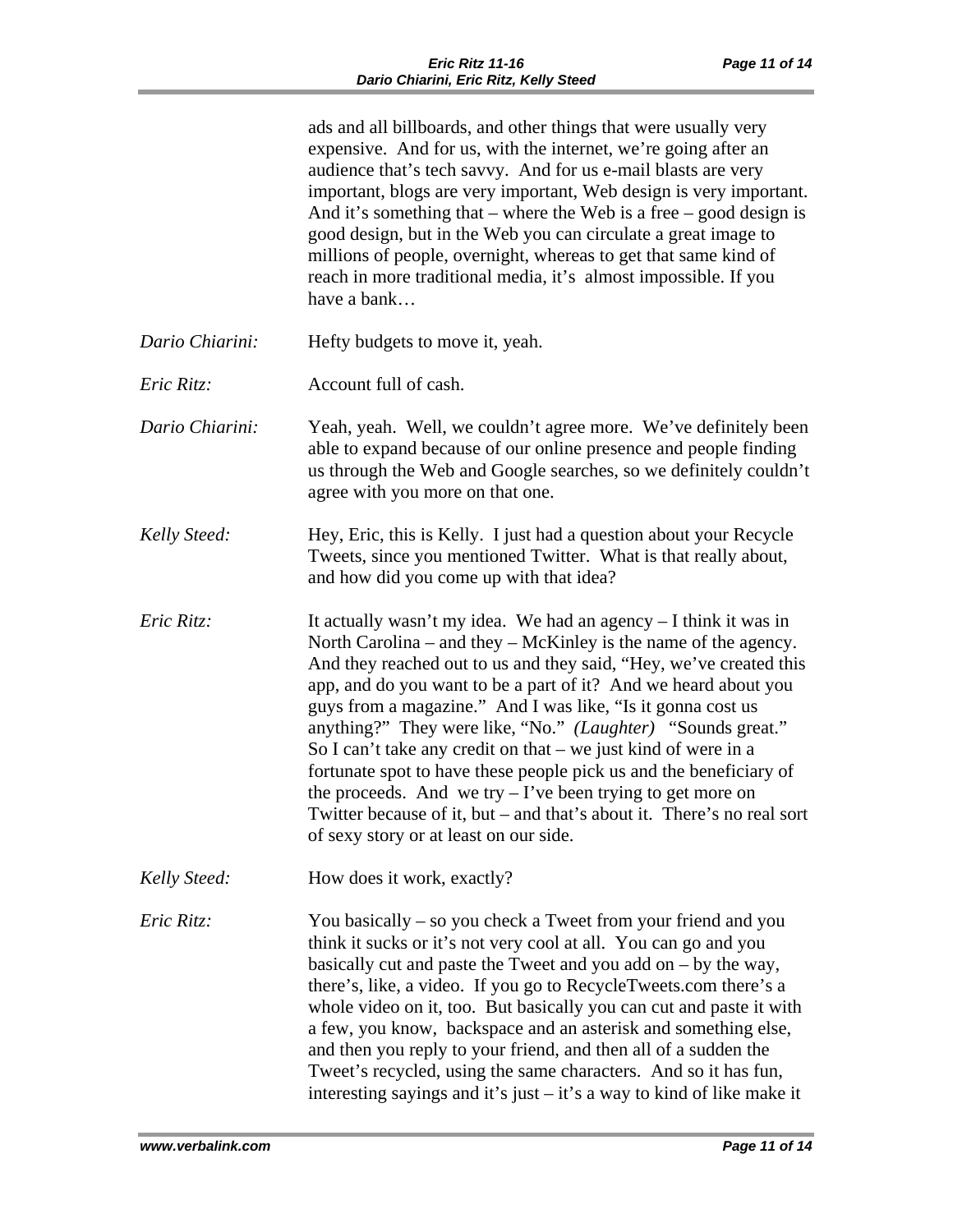|                 | more $-$ I don't know. I guess it's a friendly reminder to your<br>friend to shape up in regards to their Tweets. (Laughter) It's a fun<br>way to just to get involved and have some interaction with Tweets,<br>because a lot of times I think Tweeting is very one-sided. And this<br>provides sort of an active way to have fun with your friends or co-<br>workers or whoever else that you can make it with.                                                                                                                                                                                                                                                                                                                                                                                                                                                                                                                                                                    |
|-----------------|--------------------------------------------------------------------------------------------------------------------------------------------------------------------------------------------------------------------------------------------------------------------------------------------------------------------------------------------------------------------------------------------------------------------------------------------------------------------------------------------------------------------------------------------------------------------------------------------------------------------------------------------------------------------------------------------------------------------------------------------------------------------------------------------------------------------------------------------------------------------------------------------------------------------------------------------------------------------------------------|
| Kelly Steed:    | Okay.                                                                                                                                                                                                                                                                                                                                                                                                                                                                                                                                                                                                                                                                                                                                                                                                                                                                                                                                                                                |
| Dario Chiarini: | Great.                                                                                                                                                                                                                                                                                                                                                                                                                                                                                                                                                                                                                                                                                                                                                                                                                                                                                                                                                                               |
| Kelly:          | You touched on earlier a little about Environmental Land. Can<br>you go into more detail about what that is and what people can<br>expect at one of the locations you have?                                                                                                                                                                                                                                                                                                                                                                                                                                                                                                                                                                                                                                                                                                                                                                                                          |
| Eric Ritz:      | Environmental Land is $-$ oh, it's basically $-$ the idea behind it was<br>we were doing all these programs and different festivals across the<br>country, and we thought it'd be really cool to put all the programs<br>or a lot of the programs or more successful ones under one roof.<br>And because the economy isn't so great right now, there's a lot of<br>sort of retail space that's available at major malls. And we thought<br>it'd be great to a venue where there's already a built-in audience,<br>especially in a mall where it's not necessarily, again, the hippest,<br>most environmentally-conscious group, and create a museum. And<br>we thought about the idea more and more, we thought it'd be cool<br>to have it be a theme park, especially given the fact that right now<br>we're in Los Angeles and there's Disneyland and Knott's Berry<br>Farm and Six Flags, and why not Environmental Land? It could be<br>the first ever environmental theme park. |
|                 | And yeah, we just thought it's one of those things, coming back to<br>marketing. I mean, the theme park angle of it – and again it has<br>elements of it in the sense that you can go to these different<br>attractions and you can accumulate points by scoring well on the<br>Organic Food Challenge or generating power on the Energy<br>Seesaw, or power in the Pearl Jam album, or doing a recycle<br>compost trash, sort of drop-bucket competition, or mini golf. Like,<br>there's are all kind of like fun, interesting things, but the theme<br>park angle of it more was to kind of get people to stop in their<br>tracks and think about it, because theme parks in general probably<br>aren't very sustainable. So we thought by having an<br>environmental theme park it might be kind of preposterous and<br>make people kind of scratch their heads and want to come in, just<br>to see what it was about.                                                            |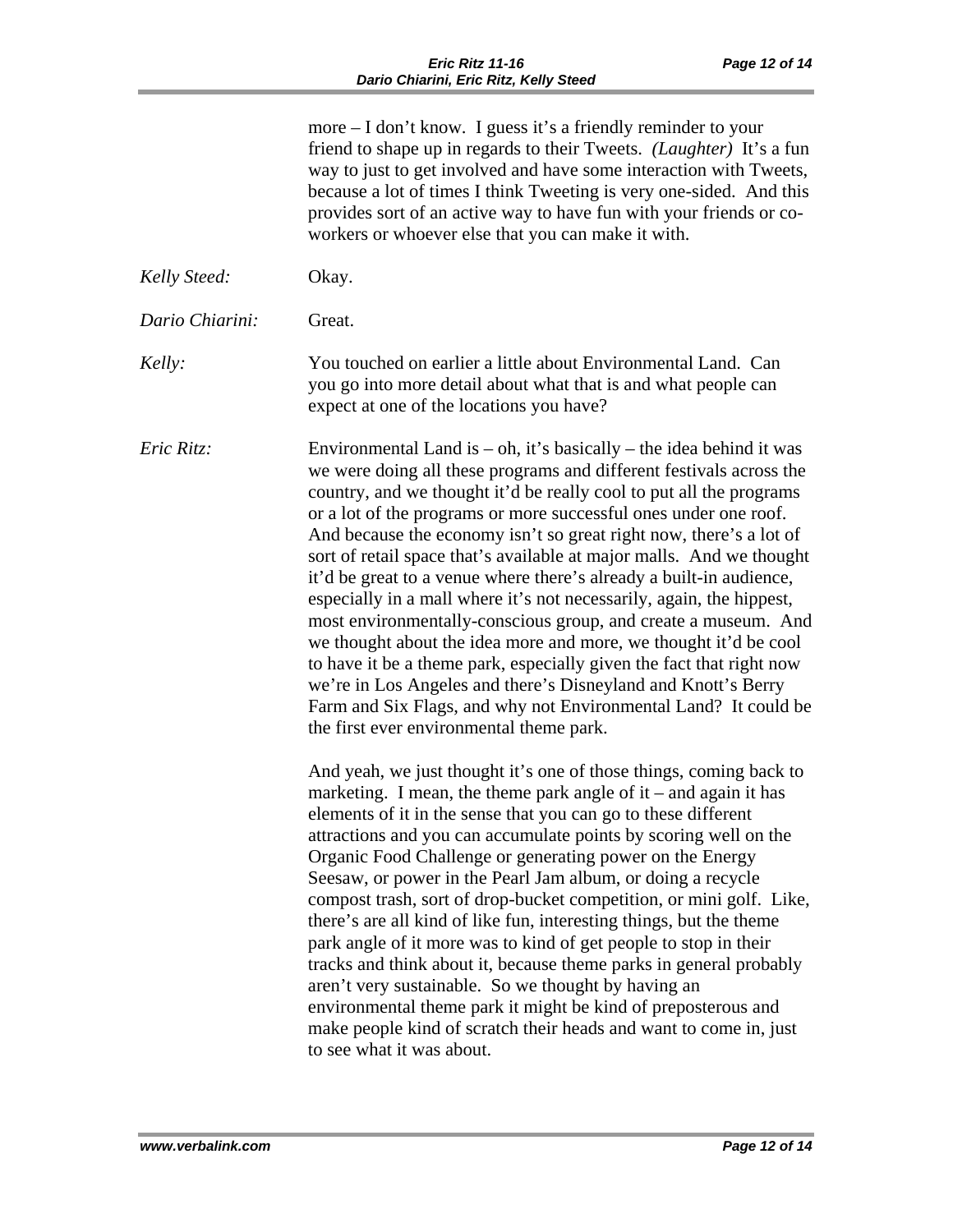|                 | And then from there we felt like once they're inside, then we had<br>them and they'd have a great experience and call their friends, and<br>hopefully learn a lot of new things and be better for it.                                                                                                                                                                                                                                                                                                                                                                                                                                                                                                                                                                                                                                                                                                                                                                                                                                                                                                                                                                                                                                                |
|-----------------|------------------------------------------------------------------------------------------------------------------------------------------------------------------------------------------------------------------------------------------------------------------------------------------------------------------------------------------------------------------------------------------------------------------------------------------------------------------------------------------------------------------------------------------------------------------------------------------------------------------------------------------------------------------------------------------------------------------------------------------------------------------------------------------------------------------------------------------------------------------------------------------------------------------------------------------------------------------------------------------------------------------------------------------------------------------------------------------------------------------------------------------------------------------------------------------------------------------------------------------------------|
| Dario Chiarini: | Great. So we noticed that you guys just closed up in LA,<br>Environmental Land. You're moving on to Portland. What's the<br>opening date on that, and what else do you guys got in the plans<br>for the near future?                                                                                                                                                                                                                                                                                                                                                                                                                                                                                                                                                                                                                                                                                                                                                                                                                                                                                                                                                                                                                                 |
| Eric Ritz:      | We – I'm trying to think. Oh, the future? (Laughter) We're<br>actually gonna – we're not shutting down here in LA. We shut<br>down the environmental theme park. It's now currently being held<br>in the X Games warehouse in Compton, and then we're gonna<br>move up to Portland for late spring. We're gonna run the program<br>up in Portland and then still continue to do our events across the<br>country. We're excited about Portland. We feel like LA was a<br>hard market to break into because everyone's so celebrity-obsessed<br>and sort of like jaded because there's so many events and things<br>going on in LA. And with Portland, which is actually where I<br>$g$ rew up – even though I was born in Detroit – the people there are<br>dying for something like this. We felt like by going to a market<br>that was more suited towards the concept itself that we'd learn a lot<br>of really great things about what people wanted and didn't want.<br>We feel like it's an easier audience to get them there, but it's a<br>harder audience to impress in Portland, so we're really excited<br>about the challenge of creating something that people are gonna be<br>excited about, and writing good things about, hopefully. |
| Dario Chiarini: | Great. And if people want to get involved or they want to find<br>you, they want an update on events, where should they go?                                                                                                                                                                                                                                                                                                                                                                                                                                                                                                                                                                                                                                                                                                                                                                                                                                                                                                                                                                                                                                                                                                                          |
| Eric Ritz:      | The website's always good, or they can e-mail me at<br>info@GlobalInheritance.org.                                                                                                                                                                                                                                                                                                                                                                                                                                                                                                                                                                                                                                                                                                                                                                                                                                                                                                                                                                                                                                                                                                                                                                   |
| Dario Chiarini: | Okay, and the website's GlobalInheritance.org.                                                                                                                                                                                                                                                                                                                                                                                                                                                                                                                                                                                                                                                                                                                                                                                                                                                                                                                                                                                                                                                                                                                                                                                                       |
| Eric Ritz:      | Yep.                                                                                                                                                                                                                                                                                                                                                                                                                                                                                                                                                                                                                                                                                                                                                                                                                                                                                                                                                                                                                                                                                                                                                                                                                                                 |
| Dario Chiarini: | Great. Well, Eric – we spoke today with Eric Ritz, founder of<br>Global Inheritance $-$ I want to thank you for your time. This<br>definitely very interesting and hopefully we'll cross paths in the<br>future, and we can push for this mission together.                                                                                                                                                                                                                                                                                                                                                                                                                                                                                                                                                                                                                                                                                                                                                                                                                                                                                                                                                                                          |
| Eric Ritz:      | Thanks, guys. Well, hey, thank you for all your time. I really<br>appreciate it, and have a fantastic week, and I hopefully will talk to<br>you soon.                                                                                                                                                                                                                                                                                                                                                                                                                                                                                                                                                                                                                                                                                                                                                                                                                                                                                                                                                                                                                                                                                                |